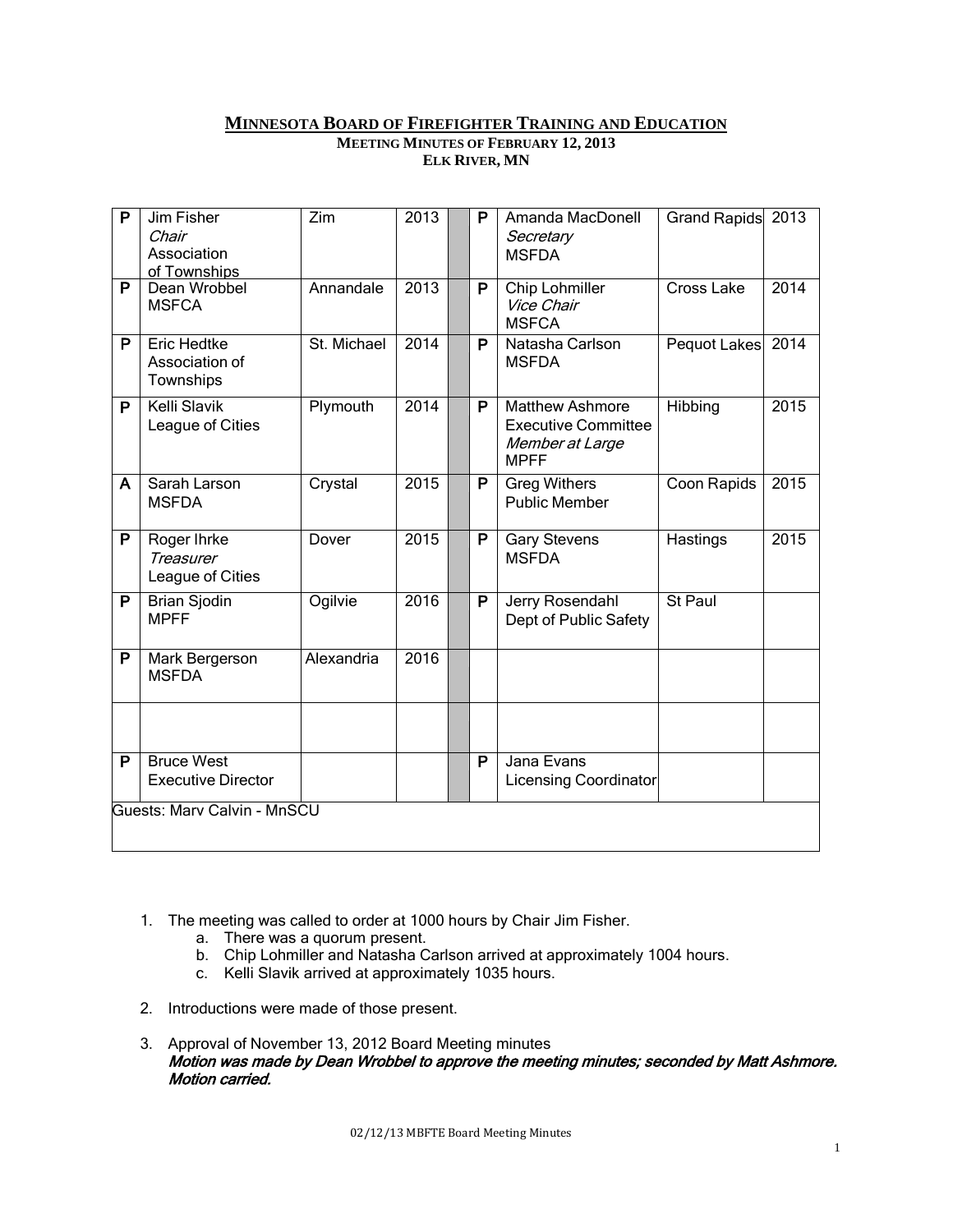- 4. Officers Reports
	- a. Chair Jim Fisher nothing to report.
	- b. Vice Chair Chip Lohmiller nothing to report.
	- c. Treasurer Roger Ihrke
		- i. Copies of the financial report were provided to the Board.
		- ii. Licensing has reported \$5,100 in income from new licenses for FY13.
		- iii. Task Force One has not submitted any reimbursement requests yet.
	- d. Secretary Amanda MacDonell nothing to report.

### 5. Reports

- a. Executive Director Bruce West
	- i. Reappointments of Board members
		- 1. Jim Fisher, Amanda MacDonell and Dean Wrobbel have all submitted their applications for reappointment.
		- 2. They will continue to serve until the appointments are made.
		- 3. We have not heard from the Governor's Office yet on the appointments.
		- ii. Update on Mass/Gross Decontamination Training
			- 1. The number of sessions is down, due to the winter weather.
			- 2. Chip Lohmiller now has the contract, as he has purchased FIRE Inc. from Dale Mashuga.
			- 3. FIRE is still on track to meet the number of classes specified by the contract renewal.
			- 4. The contract runs on the Federal Fiscal Year, which ends on September 30, 2013.
			- 5. Funding for this project is run through HSEM.
	- iii. Update on Incident Safety Officer Training
		- 1. There are 225 classes scheduled as of today.
			- a. Advanced Education has the contract on this training program.
		- 2. The funding is through our budget with funding from the Fire Safety Account.
		- 3. Cities are commenting to the League of Minnesota Cities that this is a good class and League of Minnesota Cities is promoting this class.
	- iv. Leadership Development Informal Solicitation
		- 1. This will be addressed at the next Training Committee meeting on February 19, 2013.
		- 2. The submittals were reviewed by one of the Curriculum Specialists for the Elk River School District, as an independent third party.
		- 3. The results will be discussed at the upcoming meeting.
		- 4. The funding for this project can be carried over to June 30, 2014, so there is no need to rush on this project; we can take our time and get it right the first time.
		- 5. The results and recommendation will come from the Training Committee to the Board for approval.
	- v. Live Burns
		- 1. So far 38 requests for reimbursement have been submitted, with more departments reporting to Bruce that they will be doing a burn in the springtime.
		- 2. There have been a couple of meetings with the DNR and MPCA, as some departments have done burns without permits.
			- a. This raises concerns, as the fire service receives an exception on these training burns, but departments still have to follow the protocol and obtain the correct permits.
			- b. We don't want the fire service to suffer from those not following the procedures.
		- 3. There have been no issues with paperwork on the Live Burn reimbursements that have been submitted.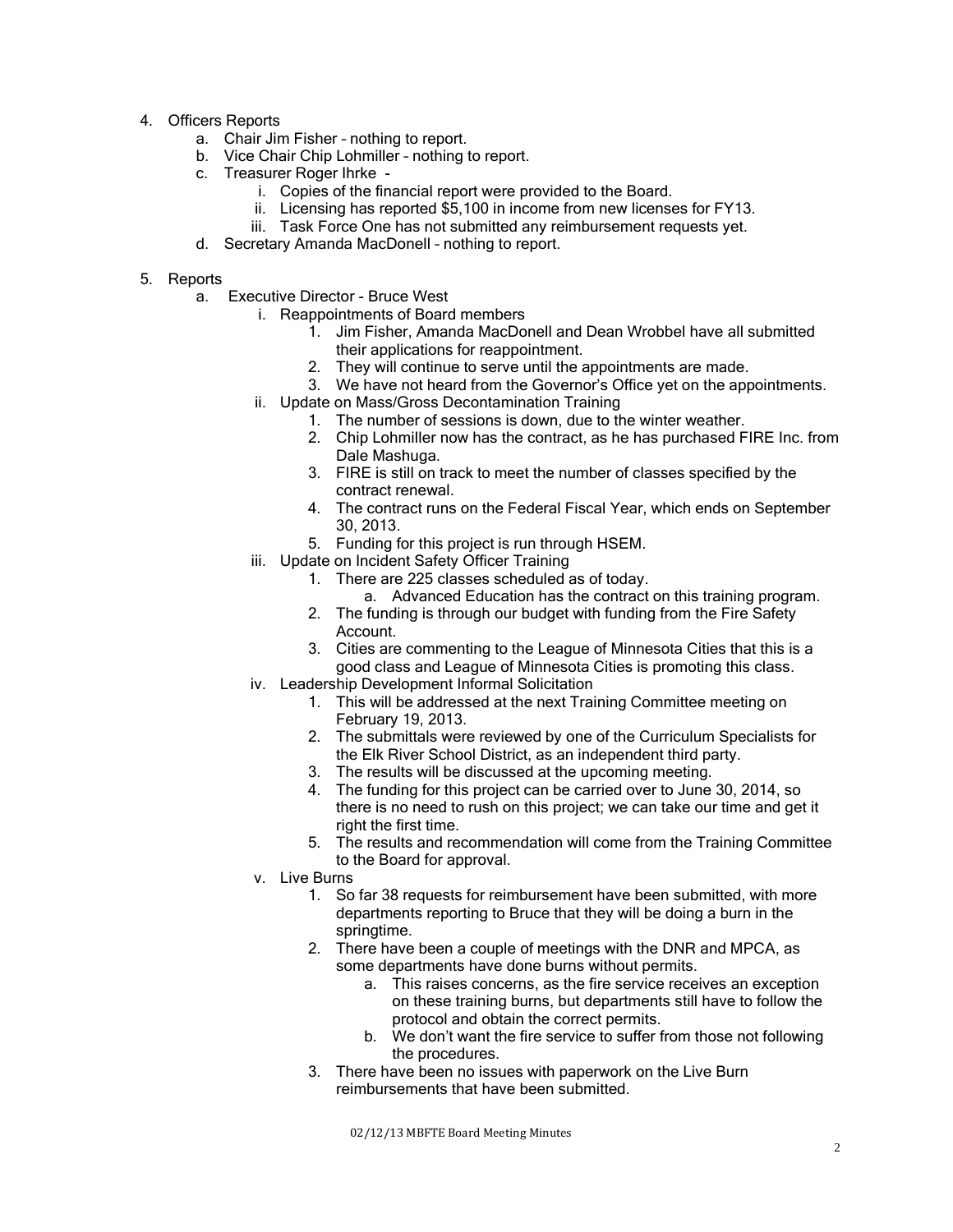- vi. NFPA 1001 Project
	- 1. The funding from this project is due to the additional \$1.7M appropriation from the Fire Safety Account for FY13.
	- 2. Currently over 900 firefighters have received the NFPA 1001 training.
		- a. The projected number was 1400 to receive the classes.
	- 3. There are still a lot of training providers that will be doing classes this spring, so we can expect to meet that projected number.
		- a. Bruce will provide the numbers from individual departments to the Board, so that legislators and others can be made aware of the numbers of departments taking advantage of this program.
- vii. Training Reimbursements
	- 1. The spreadsheet was sent to Board members.
	- 2. We are in a slow time regarding receiving reimbursement requests.
	- 3. The average turnaround time is 3-4 days for departments to receive their payments.
	- 4. We have received more of smaller agency participation due to the fact that there is no need to provide the proof of payment, so they can have the training and then receive their reimbursements.
- viii. Conference/Seminars Reimbursements
	- 1. The reimbursement requests are starting to roll in, as more of the conferences have been held.
	- 2. Every agency that requested funding for a conference/seminar have used all their dollars, so we may not have any left for re-distribution at this time.
- b. Executive Committee, Chair Jim Fisher
	- i. No meetings.
- c. Legislative Committee, Chair Jim Fisher
	- i. No meetings.
	- ii. Bruce West and Jerry Rosendahl attend the weekly MNFAC meetings.
- d. Licensing Committee, Eric Hedtke
	- i. Licensing Policy for approval.
		- 1. Statute talks about crimes that would disqualify;
			- a. The Majority of the crimes listed are violent crimes.
			- b. Question was asked about the wording "any felony" in the policy.
			- c. Discussion ensued.
		- 2. It was decided that this issue will be discussed again at the next Licensing Committee meeting in April.
	- ii. E-licensing update
		- 1. Nothing has changed; we are not able to move forward with e-licensing at this time, as Alcohol/Gambling has been slated to be completed before us.
	- iii. Standards for renewal questions that were asked were answered by email to committee members and will be discussed further at the next Licensing Committee meeting in April.
- e. Training Committee, Matt Ashmore
	- i. Minimum standards for firefighters have been the biggest discussion topic of late.
		- 1. There are state requirements on some training that must be done annually.
		- 2. Looking at developing a 72-hour refresher course of best practices.
			- a. By setting these best practices, firefighters should have their 72 hours for re-licensing every three years.
		- 3. We have discussed having a person to help departments develop the training programs.
			- a. This person could also help with auditing departments to make sure that they are following through with spending the reimbursement funds properly.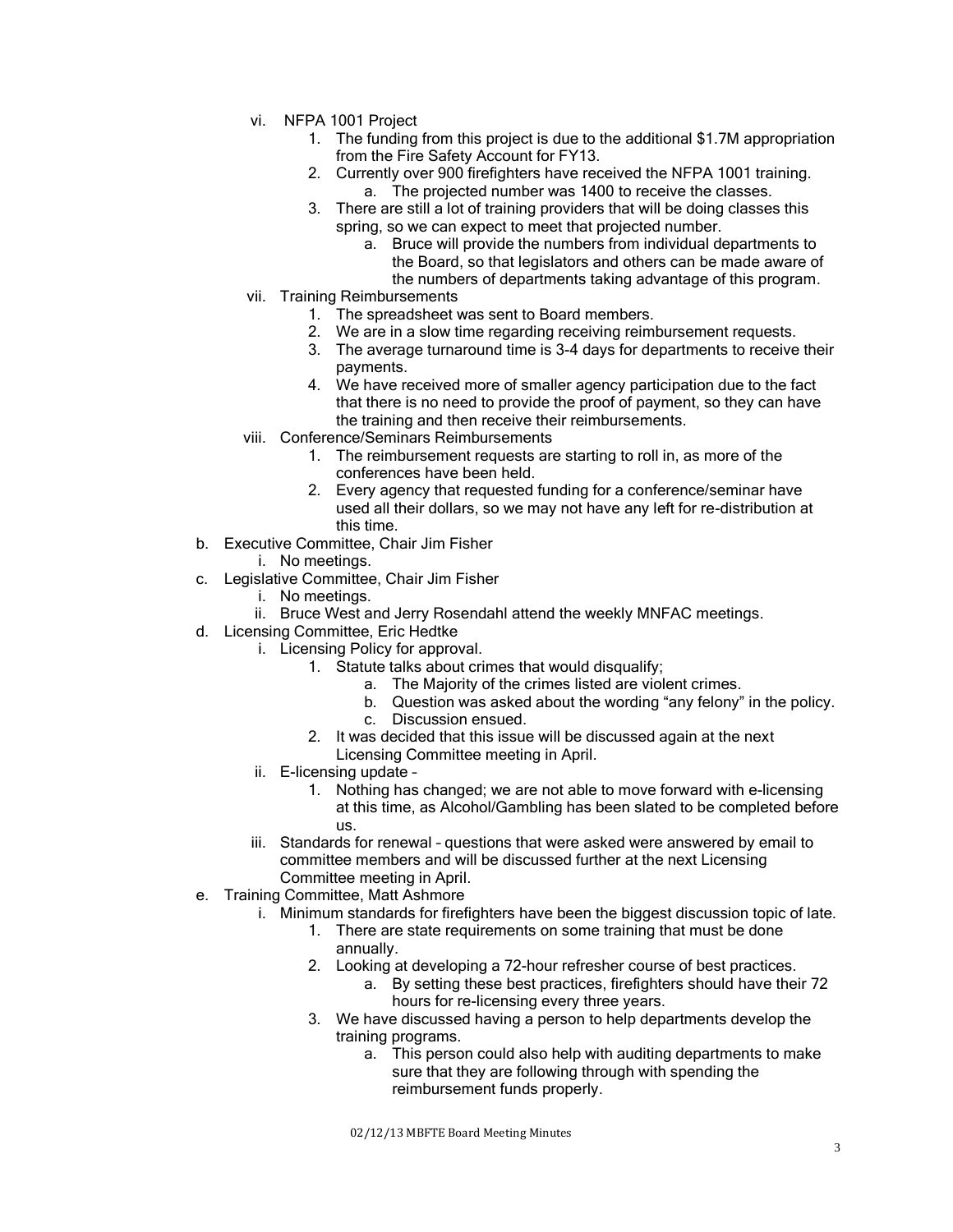- 4. We have also discussed having a computer system that will provide training programs and looking at if it can be provided to departments to allow for best practices training.
- 5. These topics will continue to be discussed at upcoming and future Training Committee meetings.
- 6. Old Business
	- a. No old business for discussion.
- 7. New Business
	- a. Resolution to approve Licensing Committee recommendation to hire a temporary clerical staff member in 2014 to assist with licensing renewal period.
		- i. The Licensing Committee has given MBFTE staff the go-ahead to look into hiring a temporary employee to help with re-licensing.
			- 1. We have received the approval from Human Resources.

# *Resolution 2013 – 2.1*

## *Resolution to approve Licensing Committee recommendation to hire a temporary clerical staff member in 2014 to assist with licensing renewal period.*

Motion made by Kelli Slavik; seconded by Dean Wrobbel. Resolution approved.

| Member         | Aye | Nay | Abstain | Absent |
|----------------|-----|-----|---------|--------|
| Ashmore        | Χ   |     |         |        |
| Bergerson      | X   |     |         |        |
| Carlson        | X   |     |         |        |
| Fisher         | X   |     |         |        |
| Hedtke         | X   |     |         |        |
| <b>Ihrke</b>   |     |     |         | X      |
| Larson         |     |     |         | X      |
| Lohmiller      | X   |     |         |        |
| MacDonell      |     |     |         | X      |
| Rosendahl      | X   |     |         |        |
| Sjodin         | X   |     |         |        |
| Slavik         | X   |     |         |        |
| <b>Stevens</b> | Χ   |     |         |        |
| <b>Withers</b> | X   |     |         |        |
| Wrobbel        | X   |     |         |        |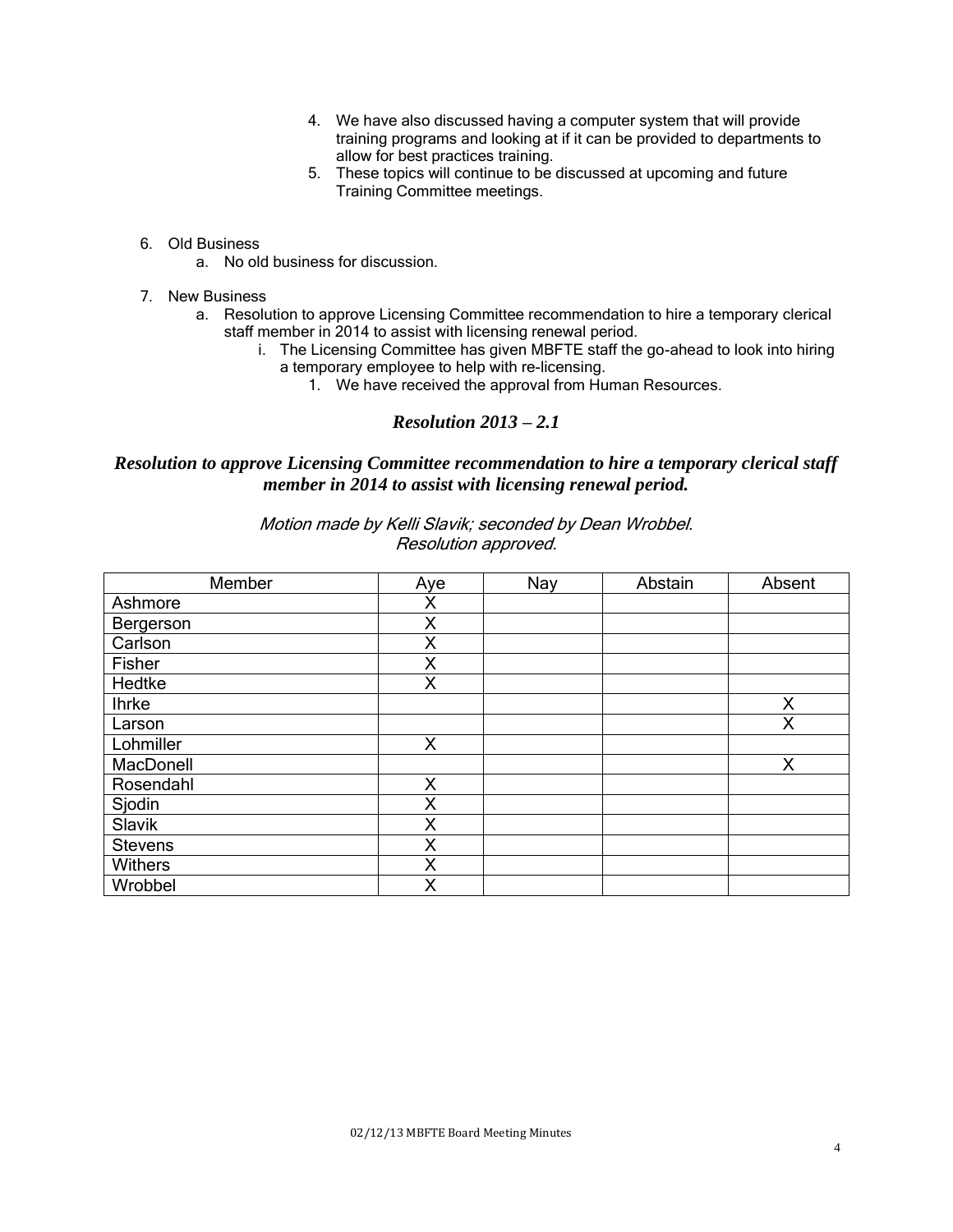- b. Resolution to reaffirm MFSCB as the testing agency for licensing (result of the IFSAC evaluation)
	- i. Pro Board and IFSAC have completed their evaluations of the MFSCB.
	- ii. IFSAC wants the resolution to have them affirmed as our independent third party for testing.
	- iii. Discussion ensued.
	- iv. An amendment was made to the resolution to clarify the resolution wording.

# *Resolution 2013 – 2.2*

MBFTE recognizes that, as currently the only IFSAC accredited agency, to reaffirm the Minnesota Fire Service Certification Board as the testing agency for certification exams in Minnesota.

### Motion was made by Mark Bergerson; seconded by Gary Stevens. Resolution approved.

| Member         | Aye | Nay | Abstain | Absent |
|----------------|-----|-----|---------|--------|
| Ashmore        | Χ   |     |         |        |
| Bergerson      | X   |     |         |        |
| Carlson        | Χ   |     |         |        |
| Fisher         | X   |     |         |        |
| Hedtke         | X   |     |         |        |
| <b>Ihrke</b>   |     |     |         | Χ      |
| Larson         |     |     |         | X      |
| Lohmiller      | X   |     |         |        |
| MacDonell      | Χ   |     |         |        |
| Rosendahl      |     |     | X       |        |
| Sjodin         | X   |     |         |        |
| Slavik         | X   |     |         |        |
| <b>Stevens</b> | X   |     |         |        |
| <b>Withers</b> | X   |     |         |        |
| Wrobbel        |     |     | Χ       |        |

### c. Election of Officers

- i. Secretary
	- 1. Amanda MacDonell was nominated.
		- a. Jerry Rosendahl called for a white ballot cast for Amanda MacDonell, seconded by Mark Bergerson.
		- b. White ballot was carried for Amanda MacDonell as Secretary.
- ii. Treasurer
	- 1. Roger Ihrke was nominated.
		- a. Jerry Rosendahl called for a white ballot cast for Roger Ihrke, seconded by Gary Stevens.
		- b. White ballot was carried for Roger Ihrke as Treasurer.
- iii. Member at Large
	- 1. Dean Wrobbel and Brian Sjodin were nominated.
	- 2. Dean Wrobbel withdrew his name from the nomination.
		- a. Jerry Rosendahl called for a white ballot cast for Brian Sjodin, seconded by Mark Bergerson.
		- b. White ballot was carried for Brian Sjodin as Member-At-Large.

02/12/13 MBFTE Board Meeting Minutes